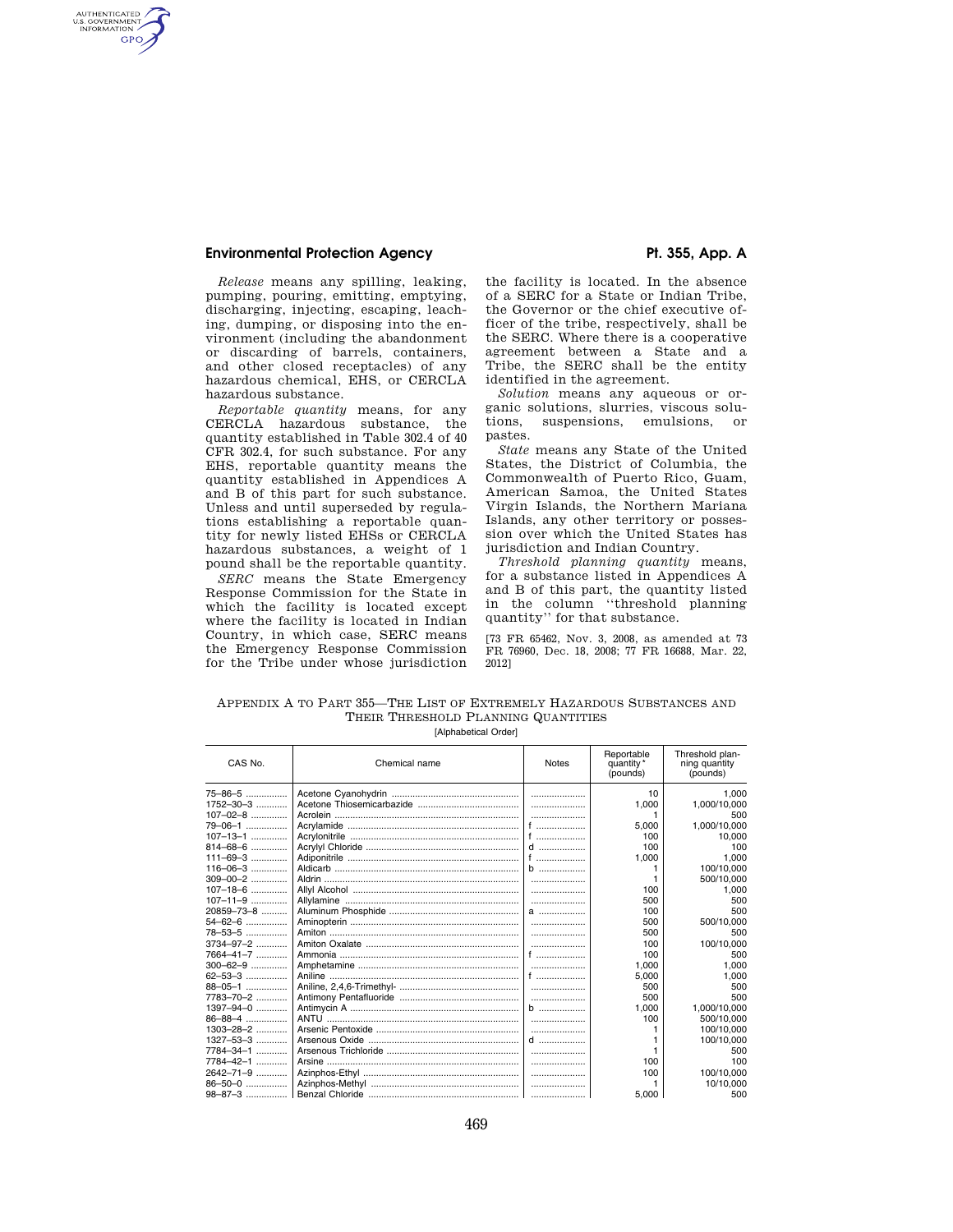# Pt. 355, App. A

#### 40 CFR Ch. I (7-1-17 Edition)

| CAS No.                | Chemical name                                                                                              | Notes    | Reportable<br>quantity<br>(pounds) | Threshold plan-<br>ning quantity<br>(pounds) |
|------------------------|------------------------------------------------------------------------------------------------------------|----------|------------------------------------|----------------------------------------------|
| 98-16-8                |                                                                                                            |          | 500                                | 500                                          |
| $100 - 14 - 1$         | Benzene, 1-(Chloromethyl)-4-Nitro-                                                                         |          | 500                                | 500/10,000                                   |
| 98-05-5                |                                                                                                            |          | 10                                 | 10/10,000                                    |
| 3615-21-2              | Benzimidazole, 4,5-Dichloro-2-(Trifluoromethyl)-                                                           | C        | 500                                | 500/10,000                                   |
| 98-07-7                |                                                                                                            |          | 10                                 | 100                                          |
| 100-44-7               |                                                                                                            |          | 100                                | 500                                          |
| 140-29-4               |                                                                                                            | d        | 500                                | 500                                          |
| 15271-41-7             | Bicyclo[2.2.1]Heptane-2-Carbonitrile,<br>5-Chloro-6-<br>((((Methylamino)Carbonyl)Oxy)Imino)-,<br>$(1s-(1-$ |          | 500                                | 500/10,000                                   |
|                        | alpha,2-beta,4-alpha,5-alpha,6E))-.                                                                        |          |                                    |                                              |
| 534-07-6               |                                                                                                            | .        | 10                                 | 10/10,000                                    |
| 4044-65-9              |                                                                                                            |          | 500                                | 500/10,000                                   |
| 10294-34-5             |                                                                                                            |          | 500                                | 500                                          |
| 7637-07-2              |                                                                                                            |          | 500                                | 500                                          |
| 353-42-4               | Boron Trifluoride Compound With Methyl Ether (1:1)                                                         |          | 1,000                              | 1,000                                        |
| 28772-56-7             |                                                                                                            |          | 100                                | 100/10,000                                   |
| 7726-95-6              |                                                                                                            | f ……………… | 500                                | 500                                          |
| 1306-19-0              |                                                                                                            |          | 100                                | 100/10,000                                   |
| 2223-93-0              |                                                                                                            | b        | 1,000                              | 1,000/10,000                                 |
| 7778-44-1              |                                                                                                            |          | 1                                  | 500/10,000                                   |
| 8001-35-2              |                                                                                                            |          | 1                                  | 500/10,000                                   |
| 56-25-7                |                                                                                                            |          | 100                                | 100/10,000                                   |
| 51-83-2                |                                                                                                            |          | 500                                | 500/10,000                                   |
| 26419-73-8             | Carbamic Acid, Methyl-, O-(((2,4-Dimethyl-1, 3-<br>Dithiolan-2-yl)Methylene)Amino)-.                       | .        | 100                                | 100/10,000                                   |
| 1563-66-2              |                                                                                                            |          | 10                                 | 10/10,000                                    |
| 75-15-0                |                                                                                                            | f ……………… | 100                                | 10,000                                       |
| 786-19-6               |                                                                                                            |          | 500                                | 500                                          |
| 57-74-9                |                                                                                                            |          | 1                                  | 1,000                                        |
| 470-90-6               |                                                                                                            |          | 500                                | 500                                          |
| 7782-50-5              |                                                                                                            |          | 10                                 | 100                                          |
| 24934-91-6             |                                                                                                            |          | 500                                | 500                                          |
| 999-81-5               |                                                                                                            | d        | 100                                | 100/10,000                                   |
| 79-11-8                |                                                                                                            |          | 100                                | 100/10,000                                   |
| 107-07-3               |                                                                                                            |          | 500                                | 500                                          |
| 627-11-2               |                                                                                                            |          | 1,000                              | 1,000                                        |
| 67-66-3                |                                                                                                            | f ……………… | 10                                 | 10,000                                       |
| 542-88-1               |                                                                                                            | d        | 10                                 | 100                                          |
| 107-30-2               |                                                                                                            | b        | 10                                 | 100                                          |
| 3691-35-8              |                                                                                                            |          | 100                                | 100/10,000                                   |
| 1982-47-4              |                                                                                                            |          | 500                                | 500/10,000                                   |
| 21923-23-9             |                                                                                                            | $d$      | 500                                | 500                                          |
| 10025-73-7             |                                                                                                            |          | 1                                  | 1/10,000                                     |
| 62207-76-5             | Cobalt, ((2,2'-(1,2-Ethanediylbis (Nitrilomethylidyne))<br>Bis(6-Fluorophenolato))(2-)-N,N',O,O')-.        |          | 100                                | 100/10,000                                   |
| 10210-68-1             |                                                                                                            | $d$      | 10                                 | 10/10,000                                    |
| 64-86-8                |                                                                                                            | d        | 10                                 | 10/10,000                                    |
| 56-72-4                |                                                                                                            |          | 10                                 | 100/10,000                                   |
| 5836-29-3              |                                                                                                            | .        | 500                                | 500/10,000                                   |
| 95-48-7                |                                                                                                            |          | 100                                | 1,000/10,000                                 |
| 535-89-7               |                                                                                                            | .        | 100                                | 100/10,000                                   |
| 4170-30-3              |                                                                                                            |          | 100                                | 1,000                                        |
| 123-73-9               |                                                                                                            |          | 100                                | 1,000                                        |
| 506-68-3               |                                                                                                            |          | 1,000                              | 500/10,000                                   |
| 506-78-5               |                                                                                                            |          | 1,000                              | 1,000/10,000                                 |
| 2636-26-2              |                                                                                                            |          | 1,000                              | 1,000                                        |
| 675-14-9               |                                                                                                            |          | 100                                | 100<br>100/10,000                            |
| 66-81-9<br>108-91-8    |                                                                                                            | <br>f    | 100<br>10,000                      | 10,000                                       |
| 17702-41-9             |                                                                                                            |          |                                    | 500/10,000                                   |
| $8065 - 48 - 3$        |                                                                                                            |          | 500<br>500                         | 500                                          |
|                        |                                                                                                            |          | 500                                | 500                                          |
| 919-86-8<br>10311-84-9 |                                                                                                            |          |                                    |                                              |
| 19287-45-7             |                                                                                                            |          | 100<br>100                         | 100/10,000<br>100                            |
|                        |                                                                                                            |          |                                    |                                              |
| 111-44-4               |                                                                                                            |          | 10                                 | 10,000                                       |
| 149-74-6               |                                                                                                            |          | 1,000                              | 1,000                                        |
| 62-73-7                |                                                                                                            |          | 10                                 | 1,000                                        |
| 141-66-2               |                                                                                                            |          | 100                                | 100                                          |
| 1464-53-5              |                                                                                                            |          | 10                                 | 500                                          |
| 814-49-3               |                                                                                                            | d        | 500                                | 500                                          |
| 71-63-6                |                                                                                                            | b<br>    | 100                                | 100/10,000                                   |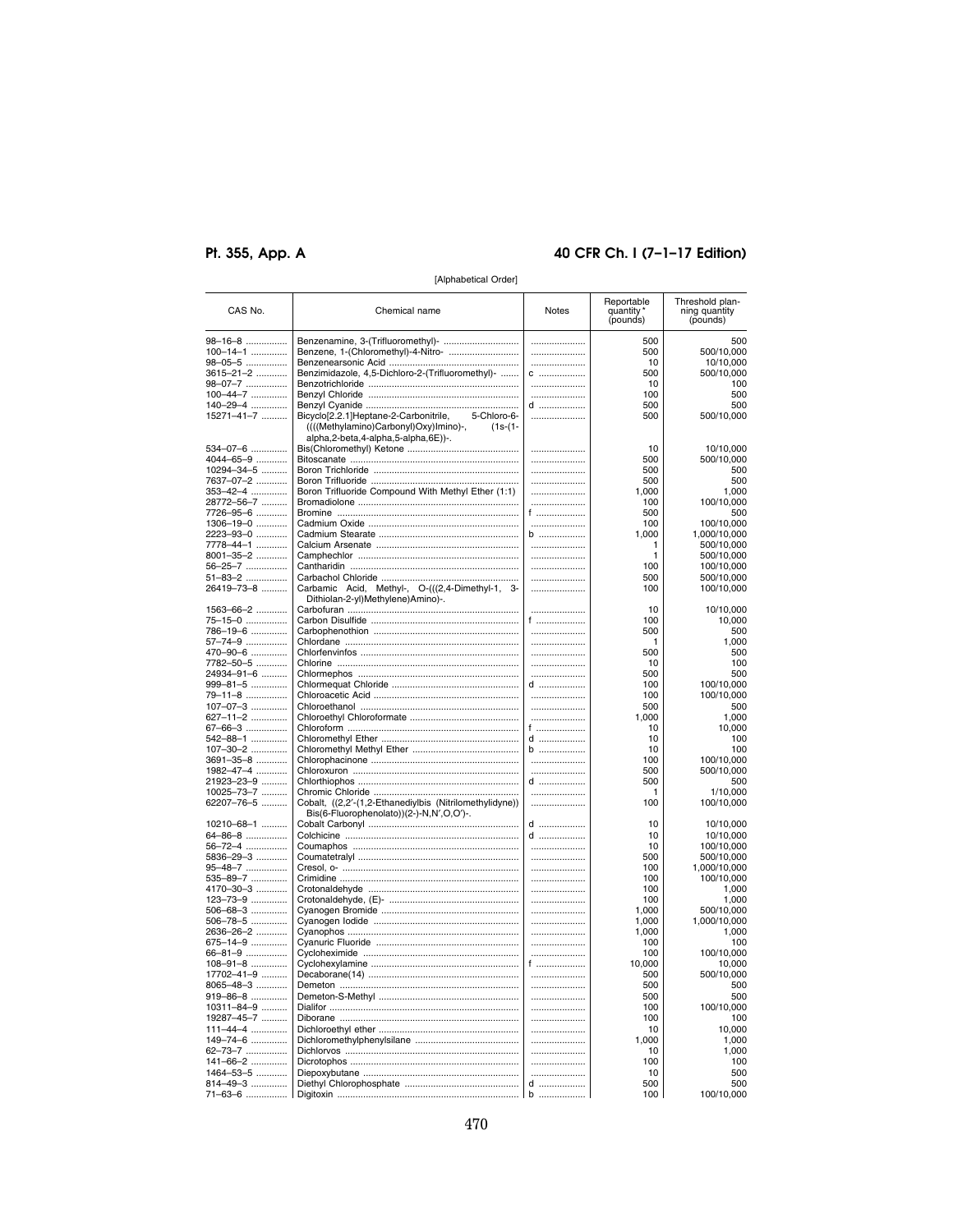# **Environmental Protection Agency**

Pt. 355, App. A

| CAS No.                 | Chemical name                            | Notes         | Reportable<br>quantity<br>(pounds) | Threshold plan-<br>ning quantity<br>(pounds) |
|-------------------------|------------------------------------------|---------------|------------------------------------|----------------------------------------------|
| 2238-07-5               |                                          | .             | 1,000                              | 1,000                                        |
| 20830-75-5              |                                          | d             | 10                                 | 10/10,000                                    |
| 115-26-4                |                                          |               | 500                                | 500                                          |
| 60-51-5                 |                                          |               | 10                                 | 500/10,000                                   |
| 2524-03-0               |                                          |               | 500                                | 500                                          |
| 77-78-1<br>75-78-5      |                                          | d             | 100<br>500                         | 500<br>500                                   |
| 57-14-7                 |                                          | .             | 10                                 | 1,000                                        |
| 99-98-9                 |                                          | .             | 10                                 | 10/10,000                                    |
| 644-64-4                |                                          | .             | 1                                  | 500/10,000                                   |
| 534-52-1                |                                          |               | 10                                 | 10/10,000                                    |
| 88-85-7                 |                                          | .             | 1,000                              | 100/10,000                                   |
| 1420-07-1               |                                          |               | 500                                | 500/10,000                                   |
| 78-34-2<br>82-66-6      |                                          |               | 500<br>10                          | 500<br>10/10,000                             |
| 152-16-9                | Diphosphoramide, Octamethyl-             |               | 100                                | 100                                          |
| 298-04-4                |                                          |               | 1                                  | 500                                          |
| 514-73-8                |                                          |               | 500                                | 500/10,000                                   |
| 541-53-7                |                                          |               | 100                                | 100/10,000                                   |
| 316-42-7                |                                          | d             | 1                                  | 1/10,000                                     |
| 115-29-7                |                                          |               | 1                                  | 10/10,000                                    |
| 2778-04-3               |                                          |               | 500                                | 500/10,000                                   |
| 72-20-8                 |                                          | <br>f ………………… | 1                                  | 500/10,000                                   |
| 106-89-8<br>2104-64-5   |                                          |               | 100<br>100                         | 1,000<br>100/10,000                          |
| 50-14-6                 |                                          | b             | 1,000                              | 1,000/10,000                                 |
| 379-79-3                |                                          |               | 500                                | 500/10,000                                   |
| 1622-32-8               |                                          | .             | 500                                | 500                                          |
| $10140 - 87 - 1$        |                                          |               | 1,000                              | 1,000                                        |
| 563–12–2                |                                          |               | 10                                 | 1,000                                        |
| 13194-48-4              |                                          |               | 1,000                              | 1,000                                        |
| 538-07-8                |                                          | d             | 500                                | 500                                          |
| 371-62-0<br>75-21-8     |                                          | b, d<br>f     | 10<br>10                           | 10<br>1,000                                  |
| 107-15-3                |                                          |               | 5,000                              | 10,000                                       |
| $151 - 56 - 4$          |                                          |               | 1                                  | 500                                          |
| 542-90-5                |                                          |               | 10,000                             | 10,000                                       |
| 22224-92-6              |                                          |               | 10                                 | 10/10,000                                    |
| 115-90-2                |                                          | d             | 500                                | 500                                          |
| 4301-50-2               |                                          |               | 100                                | 100/10,000                                   |
| 7782-41-4               |                                          | $e$           | 10                                 | 500                                          |
| 640-19-7<br>144-49-0    |                                          |               | 100<br>10                          | 100/10,000<br>10/10,000                      |
| 359-06-8                |                                          | b             | 10                                 | 10                                           |
| 51-21-8                 |                                          |               | 500                                | 500/10,000                                   |
| 944-22-9                |                                          |               | 500                                | 500                                          |
| 50-00-0                 |                                          | f …………………     | 100                                | 500                                          |
| $107 - 16 - 4$          |                                          | d             | 1,000                              | 1,000                                        |
| 23422-53-9              |                                          | d             | 100                                | 500/10,000                                   |
| 2540-82-1               |                                          |               | 100                                | 100                                          |
| 17702-57-7              |                                          |               | 100                                | 100/10,000                                   |
| 21548-32-3<br>3878-19-1 |                                          |               | 500<br>100                         | 500<br>100/10,000                            |
| $110 - 00 - 9$          |                                          |               | 100                                | 500                                          |
| 13450-90-3              |                                          |               | 500                                | 500/10,000                                   |
| 77-47-4                 |                                          | d             | 10                                 | 100                                          |
| 4835-11-4               | Hexamethylenediamine, N,N'-Dibutyl-      |               | 500                                | 500                                          |
| 302-01-2                |                                          |               | 1                                  | 1,000                                        |
| 74-90-8                 |                                          |               | 10                                 | 100                                          |
| 7647-01-0               |                                          | f             | 5,000                              | 500                                          |
| 7664-39-3               |                                          |               | 100                                | 100                                          |
| 7722-84-1               | Hydrogen Peroxide (Conc >52%)            | f             | 1,000<br>10                        | 1,000<br>10                                  |
| 7783-07-5<br>7783-06-4  |                                          | f             | 100                                | 500                                          |
| $123 - 31 - 9$          |                                          | f             | 100                                | 500/10,000                                   |
| 13463-40-6              |                                          |               | 100                                | 100                                          |
| 297-78-9                |                                          |               | 100                                | 100/10,000                                   |
| 78-82-0                 |                                          | d             | 1,000                              | 1,000                                        |
| 102-36-3                | Isocyanic Acid, 3,4-Dichlorophenyl Ester |               | 500                                | 500/10,000                                   |
| 465-73-6                |                                          |               | 1                                  | 100/10,000                                   |
| 55-91-4                 |                                          | b             | 100                                | 100                                          |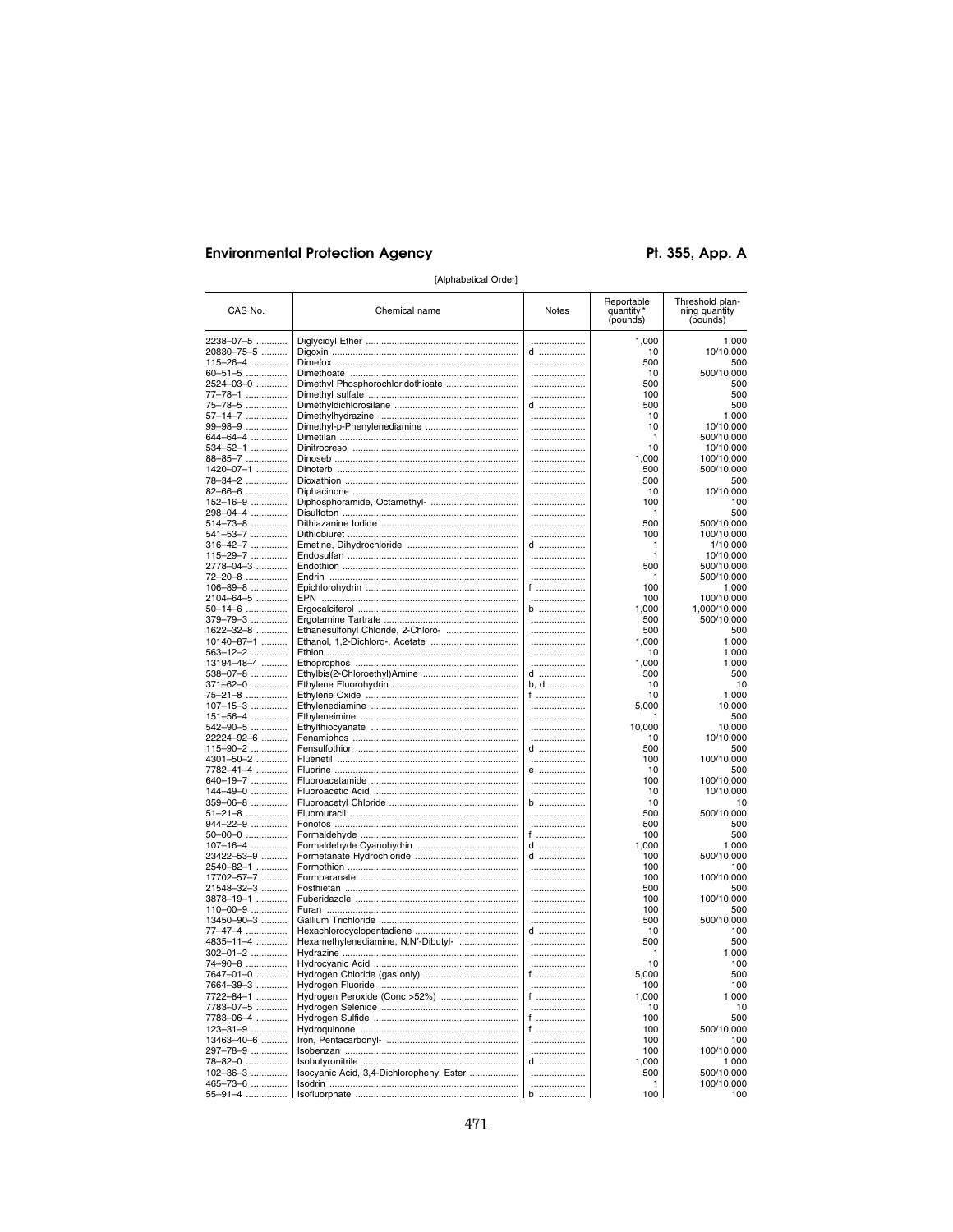# Pt. 355, App. A

# 40 CFR Ch. I (7-1-17 Edition)

| CAS No.                | Chemical name                                 | Notes         | Reportable<br>quantity<br>(pounds) | Threshold plan-<br>ning quantity<br>(pounds) |
|------------------------|-----------------------------------------------|---------------|------------------------------------|----------------------------------------------|
| 4098–71–9              |                                               | g             | 500                                | 500                                          |
| 108–23–6               |                                               |               | 1,000                              | 1,000                                        |
| 119–38–0               | Isopropylmethyl-pyrazolyl Dimethylcarbamate   |               | 100                                | 500                                          |
| 78-97-7                |                                               |               | 1,000                              | 1,000                                        |
| 21609–90–5             |                                               |               | 500                                | 500/10,000                                   |
| 541–25–3 ……………         |                                               | b, d          | 10                                 | 10                                           |
| 58–89–9                |                                               |               | 1                                  | 1,000/10,000                                 |
| 7580–67–8 …………         |                                               | a             | 100                                | 100                                          |
| 109-77-3               |                                               |               | 1,000                              | 500/10,000                                   |
| 12108-13-3             | Manganese, Tricarbonyl Methylcyclopentadienyl | d<br>$b$      | 100<br>10                          | 100<br>10                                    |
| 51–75–2<br>950-10-7    |                                               |               | 500                                | 500                                          |
| 1600-27-7              |                                               |               | 500                                | 500/10,000                                   |
| 7487-94-7              |                                               | .             | 500                                | 500/10,000                                   |
| 21908-53-2             |                                               |               | 500                                | 500/10,000                                   |
| 10476-95-6             |                                               | .             | 1.000                              | 1,000                                        |
| 760–93–0               |                                               |               | 500                                | 500                                          |
| 126-98-7               |                                               | $d$           | 1,000                              | 500                                          |
| 920-46-7               |                                               |               | 100                                | 100                                          |
| 30674-80-7             |                                               | d             | 100                                | 100                                          |
| 10265–92–6 ……….        |                                               | .             | 100                                | 100/10,000                                   |
| 558–25–8               |                                               |               | 1.000                              | 1,000                                        |
| 950–37–8               |                                               | .             | 500                                | 500/10,000                                   |
| 2032–65–7              |                                               |               | 10                                 | 500/10,000                                   |
| 16752–77–5 ……….        |                                               | d             | 100                                | 500/10,000                                   |
| 151–38–2               |                                               |               | 500                                | 500/10,000                                   |
| 80-63-7                |                                               | .             | 500                                | 500                                          |
| 74–83–9                |                                               | f             | 1,000                              | 1,000                                        |
| 79–22–1 ……………          |                                               | d             | 1,000                              | 500                                          |
| 60–34–4 ……………          |                                               | .             | 10<br>10                           | 500<br>500                                   |
| 624–83–9               |                                               |               |                                    | 500                                          |
| 556–61–6<br>74–93–1    |                                               | a<br>f ……………… | 500<br>100                         | 500                                          |
| 3735–23–7 …………         |                                               |               | 500                                | 500                                          |
| 676–97–1 ……………         |                                               | a             | 100                                | 100                                          |
| 556–64–9               |                                               |               | 10,000                             | 10,000                                       |
| 78-94-4                |                                               |               | 10                                 | 10                                           |
| 502–39–6               |                                               |               | 500                                | 500/10,000                                   |
| 75–79–6 ……………          |                                               | d             | 500                                | 500                                          |
| 1129–41–5 …………         |                                               |               | 1,000                              | 100/10,000                                   |
| 7786-34-7              |                                               |               | 10                                 | 500                                          |
| 315–18–4               |                                               | d             | 1,000                              | 500/10,000                                   |
| 50-07-7                |                                               |               | 10                                 | 500/10,000                                   |
| 6923–22–4 …………         |                                               |               | 10                                 | 10/10,000                                    |
| 2763-96-4              |                                               |               | 1,000                              | 500/10,000                                   |
| 505-60-2               |                                               | d             | 500                                | 500                                          |
| 13463-39-3             |                                               |               | 10                                 |                                              |
| 54–11–5<br>65-30-5     |                                               | b<br>         | 100<br>100                         | 100<br>100/10,000                            |
| 7697-37-2              |                                               |               | 1,000                              | 1,000                                        |
| 10102-43-9             |                                               | $b$           | 10                                 | 100                                          |
| 98-95-3                |                                               | f             | 1,000                              | 10,000                                       |
| 1122-60-7              |                                               |               | 500                                | 500                                          |
| 10102--44-0            |                                               |               | 10                                 | 100                                          |
| 62–75–9 …………….         |                                               | d             | 10                                 | 1.000                                        |
| 991–42–4               |                                               |               | 100                                | 100/10,000                                   |
|                        | Organorhodium Complex (PMN-82-147)            |               | 10                                 | 10/10.000                                    |
| 630–60–4               |                                               | b             | 100                                | 100/10,000                                   |
| 23135–22–0 ……….        |                                               |               | 100                                | 100/10,000                                   |
| 78-71-7                | Oxetane, 3,3-Bis(Chloromethyl)-               |               | 500                                | 500                                          |
| 2497–07–6 …………         |                                               | d             | 500                                | 500                                          |
| 10028-15-6             |                                               |               | 100                                | 100                                          |
| 1910-42-5              |                                               |               | 10                                 | 10/10,000                                    |
| 2074-50-2              |                                               |               | 10                                 | 10/10,000                                    |
| 56-38-2                |                                               | b             | 10                                 | 100                                          |
| 298-00-0<br>12002-03-8 |                                               | b<br>         | 100                                | 100/10,000<br>500/10,000                     |
| 19624–22–7 ………         |                                               |               | 500                                | 500                                          |
| 2570–26–5              |                                               |               | 100                                | 100/10,000                                   |
| 79–21–0                |                                               |               | 500                                | 500                                          |
| <b>COA AO 2</b>        | Porchloromothylmoroantan                      |               | 100                                | <b>END</b>                                   |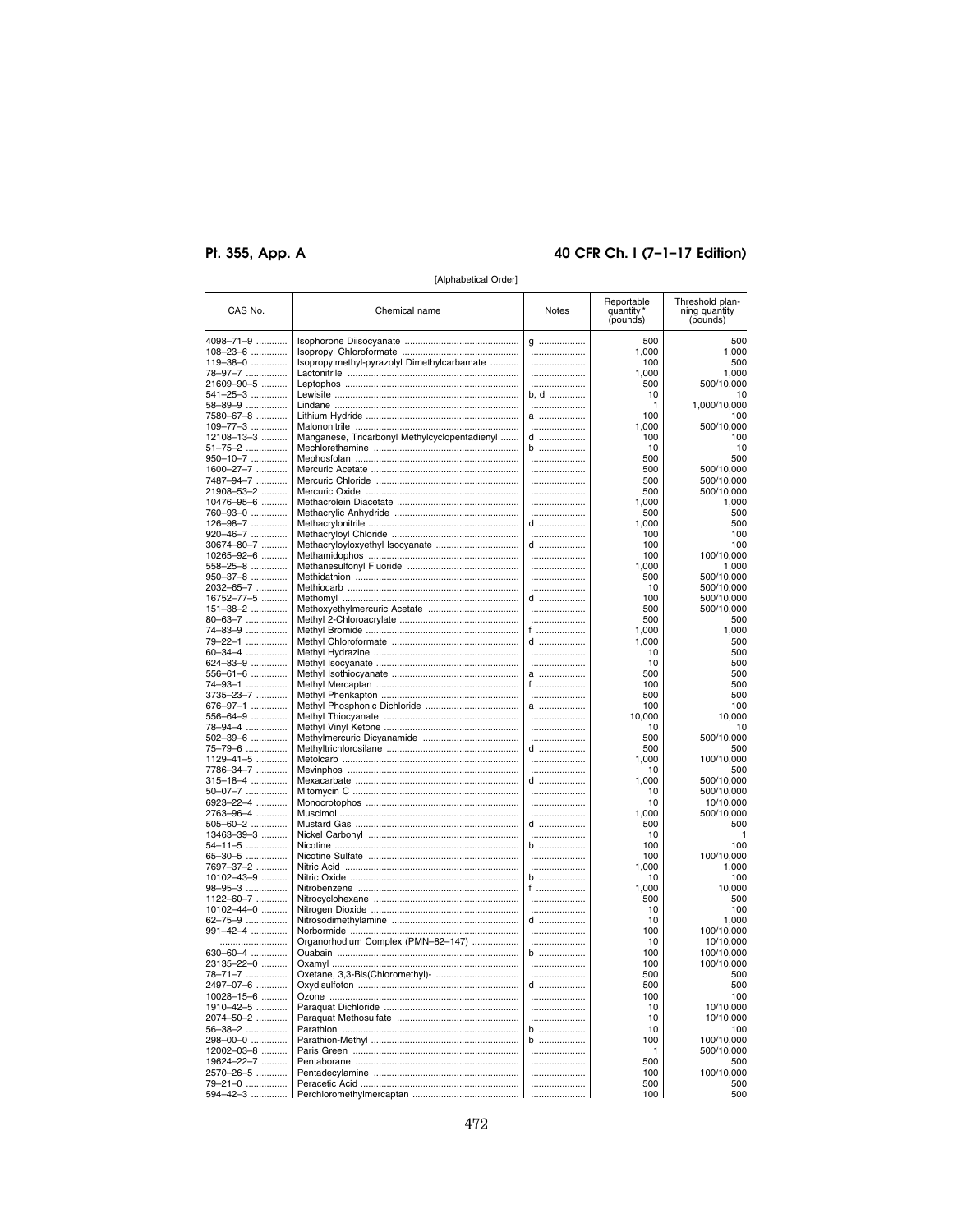# **Environmental Protection Agency**

Pt. 355, App. A

| CAS No.              | Chemical name                                                                                        | Notes | Reportable<br>quantity<br>(pounds) | Threshold plan-<br>ning quantity<br>(pounds) |
|----------------------|------------------------------------------------------------------------------------------------------|-------|------------------------------------|----------------------------------------------|
| 108-95-2             |                                                                                                      |       | 1,000                              | 500/10,000                                   |
| 4418-66-0            | Phenol, 2,2'-Thiobis(4-Chloro-6-Methyl)-                                                             |       | 100                                | 100/10,000                                   |
| 64-00-6              | Phenol, 3-(1-Methylethyl)-, Methylcarbamate                                                          |       | 10                                 | 500/10,000                                   |
| 58-36-6              |                                                                                                      |       | 500                                | 500/10,000                                   |
| 696-28-6             |                                                                                                      | d     | 1                                  | 500                                          |
| 59-88-1              |                                                                                                      |       | 1,000                              | 1,000/10,000                                 |
| 62-38-4              |                                                                                                      |       | 100                                | 500/10,000                                   |
| 2097-19-0            |                                                                                                      | d     | 100                                | 100/10,000                                   |
| 103-85-5             |                                                                                                      |       | 100                                | 100/10,000                                   |
| 298-02-2             |                                                                                                      |       | 10                                 | 10                                           |
| 4104–14–7 …………       |                                                                                                      |       | 100                                | 100/10,000                                   |
| 947-02-4<br>75-44-5  |                                                                                                      | f     | 100<br>10                          | 100/10,000<br>10                             |
| 13171-21-6           |                                                                                                      |       | 100                                | 100                                          |
| 7803-51-2            |                                                                                                      |       | 100                                | 500                                          |
| 2703-13-1            | Phosphonothioic Acid, Methyl-, O-Ethyl O-(4-                                                         | .     | 500                                | 500                                          |
| 50782-69-9           | (Methylthio) Phenyl) Ester.<br>Phosphonothioic<br>Acid,<br>Methyl-,<br>$S-(2-$                       |       | 100                                | 100                                          |
| 2665-30-7            | (Bis(1Methylethyl)Amino)Ethyl) O-Ethyl Ester.<br>Phosphonothioic Acid, Methyl-, O-(4-Nitrophenyl) O- | .     | 500                                | 500                                          |
| 3254-63-5            | Phenyl Ester.<br>Phosphoric<br>Acid,<br>Dimethyl 4-(Methylthio)Phenyl                                |       | 500                                | 500                                          |
| 2587-90-8            | Ester.<br>Phosphorothioic Acid, O,O-Dimethyl-S-(2-Methylthio)                                        | b, c  | 500                                | 500                                          |
| 7723-14-0            | Ethyl Ester.                                                                                         | a, d  | 1                                  | 100                                          |
| 10025-87-3           |                                                                                                      |       | 1,000                              | 500                                          |
| $10026 - 13 - 8$     |                                                                                                      | a     | 500                                | 500                                          |
| 7719-12-2            |                                                                                                      |       | 1,000                              | 1,000                                        |
| 57-47-6              |                                                                                                      |       | 100                                | 100/10,000                                   |
| 57-64-7              |                                                                                                      |       | 100                                | 100/10,000                                   |
| 124-87-8             |                                                                                                      |       | 500                                | 500/10,000                                   |
| 110-89-4             |                                                                                                      |       | 1,000                              | 1,000                                        |
| 23505-41-1           |                                                                                                      |       | 1,000                              | 1,000                                        |
| 10124-50-2           |                                                                                                      | a     | 1<br>10                            | 500/10,000                                   |
| 151-50-8<br>506-61-6 |                                                                                                      | a     | 1                                  | 100<br>500                                   |
| 2631-37-0            |                                                                                                      | $d$   | 1.000                              | 500/10,000                                   |
| 106-96-7             |                                                                                                      |       | 10                                 | 10                                           |
| 57-57-8              |                                                                                                      |       | 10                                 | 500                                          |
| 107-12-0             |                                                                                                      |       | 10                                 | 500                                          |
| 542-76-7             |                                                                                                      |       | 1,000                              | 1,000                                        |
| 70-69-9              |                                                                                                      | $C$   | 100                                | 100/10,000                                   |
| 109-61-5             |                                                                                                      |       | 500                                | 500                                          |
| 75-56-9              |                                                                                                      | f     | 100                                | 10,000                                       |
| 75-55-8              |                                                                                                      |       | 1                                  | 10,000                                       |
| 2275-18-5            |                                                                                                      |       | 100                                | 100/10,000                                   |
| 129-00-0             |                                                                                                      | b     | 5,000                              | 1,000/10,000                                 |
| 140-76-1<br>504-24-5 |                                                                                                      | d     | 500<br>1,000                       | 500<br>500/10,000                            |
| 1124-33-0            |                                                                                                      |       | 500                                | 500/10,000                                   |
| 53558–25–1 ……….      |                                                                                                      | d     | 100                                | 100/10,000                                   |
| 14167-18-1           |                                                                                                      |       | 500                                | 500/10,000                                   |
| $107 - 44 - 8$       |                                                                                                      | d     | 10                                 | 10                                           |
| 7783-00-8            |                                                                                                      |       | 10                                 | 1,000/10,000                                 |
| 7791-23-3            |                                                                                                      |       | 500                                | 500                                          |
| 563-41-7             |                                                                                                      |       | 1,000                              | 1,000/10,000                                 |
| 3037-72-7            | Silane, (4-Aminobutyl)Diethoxymethyl-                                                                |       | 1,000                              | 1,000                                        |
| 7631-89-2            |                                                                                                      |       | 1                                  | 1,000/10,000                                 |
| 7784-46-5            |                                                                                                      |       | 1                                  | 500/10,000                                   |
| 26628-22-8           |                                                                                                      | a     | 1,000                              | 500                                          |
| 124-65-2             |                                                                                                      | a     | 100<br>10                          | 100/10,000                                   |
| 143-33-9<br>62-74-8  |                                                                                                      |       | 10                                 | 100<br>10/10,000                             |
| 13410-01-0           |                                                                                                      |       | 100                                | 100/10,000                                   |
| 10102-18-8           |                                                                                                      | d     | 100                                | 100/10.000                                   |
| 10102-20-2           |                                                                                                      |       | 500                                | 500/10,000                                   |
| $900 - 95 - 8$       |                                                                                                      | $C$   | 500                                | 500/10,000                                   |
| 57-24-9              |                                                                                                      | b     | 10                                 | 100/10,000                                   |
| 60-41-3              |                                                                                                      |       | 10                                 | 100/10,000                                   |
| 3689-24-5            |                                                                                                      |       | 100                                | 500                                          |